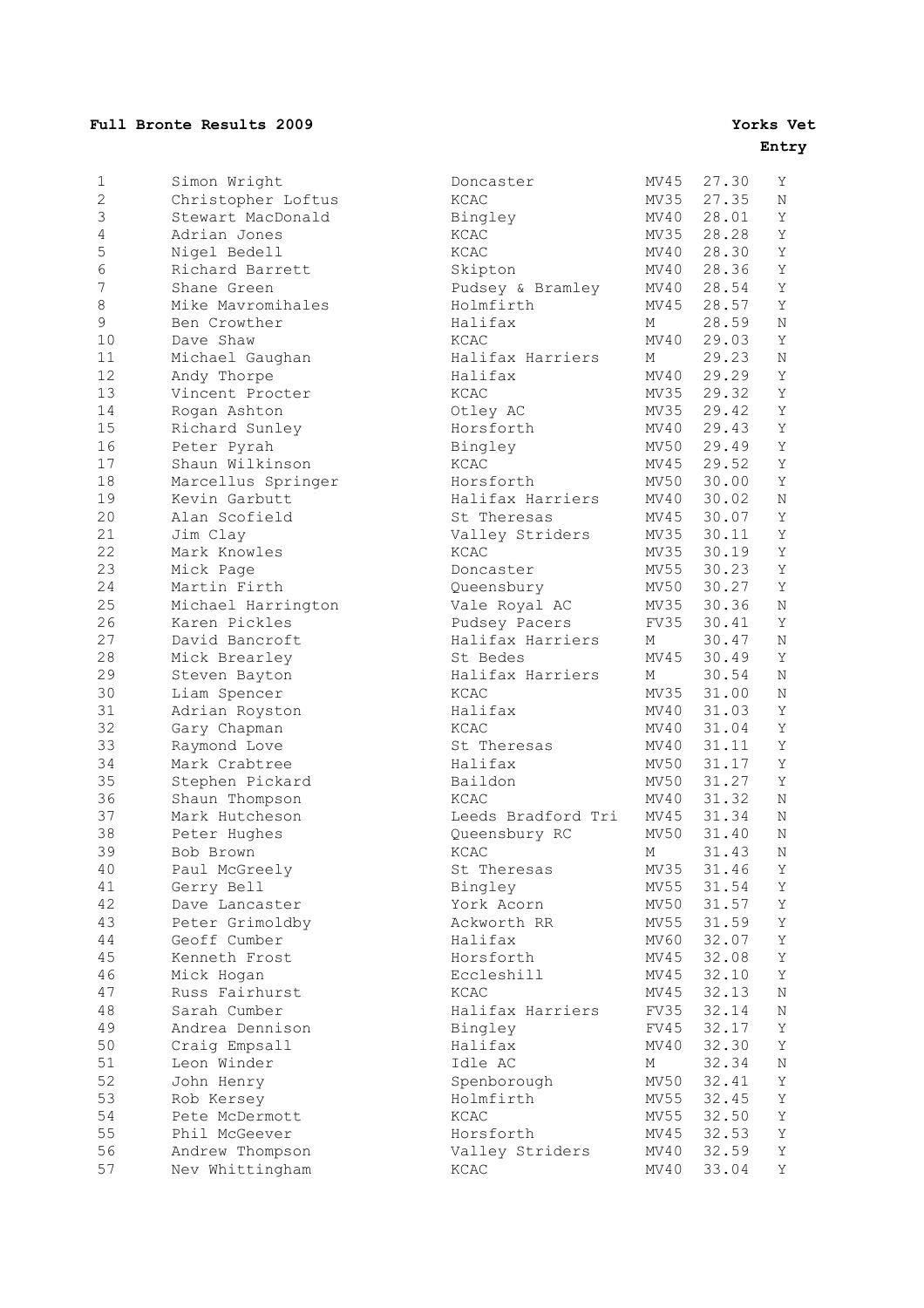| 58  | Peter Hillard         | Idel AC            | MV45  | 33.07 | N           |
|-----|-----------------------|--------------------|-------|-------|-------------|
| 59  | Richard Wright        | Doncaster          | MV45  | 33.11 | Υ           |
| 60  | Carl Heron            | Queensbury         | MV45  | 33.17 | Υ           |
| 61  | Peter May             | Horsforth Harriers | MV50  | 33.23 | N           |
| 62  | Tony Bradshaw         | Idel AC            | MV40  | 33.26 | N           |
| 63  | Steve Holmes          | St Theresas        | MV40  | 33.30 | Υ           |
| 64  | John Mckeown          | South Cheshire     | MV35  | 33.33 | N           |
| 65  |                       |                    | MV50  | 33.37 | $\rm N$     |
|     | Stephen White         | Clayton Le Moors   |       |       |             |
| 66  | Charlie Marshall      | KCAC               | MV50  | 33.38 | Y           |
| 67  | Steven Curtis         | <b>KCAC</b>        | MV45  | 33.40 | Y           |
| 68  | Stephen Hare          | Halifax            | MV45  | 33.42 | Υ           |
| 69  | Dave Butler           | Pudsey Pacers      | MV40  | 33.50 | $\rm N$     |
| 70  | Brian Carter          | St Stephens        | MV55  | 33.53 | $\rm N$     |
| 71  | Paul Baildon          | Baildon            | MV35  | 33.54 | Υ           |
| 72  | Garth De Roux         | Horsforth          | М     | 33.55 | $\rm N$     |
| 73  | John Greenwood        | Halifax            | MV55  | 34.03 | Y           |
| 74  | Edward East           | Baildon            | М     | 34.05 | $\mathbf N$ |
| 75  | Bob Dover             | Bingley            | MV65  | 34.09 | Y           |
| 76  | JP Hopkinson          | <b>KCAC</b>        | MV35  | 34.12 | N           |
| 77  | Lionel Gouland        | Wesham RR          | MV50  | 34.14 | $\rm N$     |
|     |                       |                    | MV50  |       |             |
| 78  | Gary Phillips         | Pudsey Pacers      |       | 34.16 | $\mathbf Y$ |
| 79  | Mark Gaughan          | Halifax            | MV40  | 34.23 | $\mathbf Y$ |
| 80  | Jonathan Haynes       | Baildon            | MV40  | 34.45 | Y           |
| 81  | Mary Green            | Bingley            | FV50  | 34.53 | Y           |
| 82  | Robert Shimmin        | Baildon            | MV50  | 34.57 | Y           |
| 83  | Dene Townend          | Halifax            | MV50  | 35.00 | $\mathbf Y$ |
| 84  | Ian Richards          | Liverpool          | MV45  | 35.01 | $\rm N$     |
| 85  | Philip Jones          | Baildon            | MV50  | 35.04 | Y           |
| 86  | Elisa Woffenden       | <b>KCAC</b>        | FV40  | 35.14 | Y           |
| 87  | Linda Crabtree        | Halifax            | FV50  | 35.18 | Y           |
| 88  | Philip Robinson       | Queensbury         | MV40  | 35.21 | Y           |
| 89  | Marisol Carrera Vivar | Bingley            | FV40  | 35.39 | Υ           |
| 90  | Wanda MacDonald       | St Theresas        | FV45  | 35.42 | Y           |
| 91  |                       |                    | MV45  |       | N           |
|     | John Medlaif          | Todmorden Harriers |       | 36.01 |             |
| 92  | Simon Bowens          | Baildon Runners    | MV40  | 36.06 | N           |
| 93  | Ian Lewis             | <b>KCAC</b>        | MV35  | 36.09 | Y           |
| 94  | Ian Smith             | KCAC               | MV50  | 36.10 | N           |
| 95  | Steve Ross            | Queensbury         | MV55  | 36.16 | Y           |
| 96  | Gillian Gaskin        | Horsforth          | FV35  | 36.22 | Υ           |
| 97  | John Mace             | Leeds City         | MV55  | 36.30 | Υ           |
| 98  | Carole Fryer          | Halifax            | FV40  | 36.38 | Υ           |
| 99  | David Cooper          | Halifax            | MV50  | 36.40 | Υ           |
| 100 | Andy McAllister       | Darwen Dashers     | MV55  | 36.43 | N           |
| 101 | Denise Frost          | Horsforth          | FV50  | 36.58 | Υ           |
| 102 | Andrew Marsden        | KCAC               | MV50  | 36.59 | $\rm N$     |
| 103 | Christine Whitaker    | KCAC               | FV45  | 37.08 | N           |
| 104 | Debbie Spurr          | KCAC               | FV45  | 37.13 | Υ           |
|     |                       | Idel AC            |       |       |             |
| 105 | Phil Soyner           |                    | М     | 37.22 | N           |
| 106 | Craig Richardson      | Queensbury         | MV45  | 37.28 | Υ           |
| 107 | Andy Conally          | <b>KCAC</b>        | М     | 37.35 | N           |
| 108 | Graham Walker         | Baildon Runners    | MV50  | 37.39 | N           |
| 109 | Serena Blackburn      | Horsforth          | FV40  | 37.41 | Υ           |
| 110 | Liz Crosland          | KCAC               | FV35  | 37.48 | $\mathbf Y$ |
| 111 | Bill Sage             | Halifax            | MV50  | 37.51 | Υ           |
| 112 | Stephen Wilby         | Queensbury RC      | MV55  | 37.53 | N           |
| 113 | Donald Priestley      | Unattached         | MV50  | 38.00 | N           |
| 114 | John Crawley          | Baildon            | MV55  | 38.05 | Υ           |
| 115 | Jim Goddard           | Baildon Runners    | MV45  | 38.11 | N           |
| 116 | Tony Minikin          | <b>KCAC</b>        | MV 65 | 38.12 | Υ           |
| 117 | Geraldine Roby        | Halifax            | FV50  | 38.14 | Υ           |
| 118 | John Popiolek         | Pudsey Pacers      | MV50  | 38.16 | Υ           |
|     |                       |                    |       |       |             |